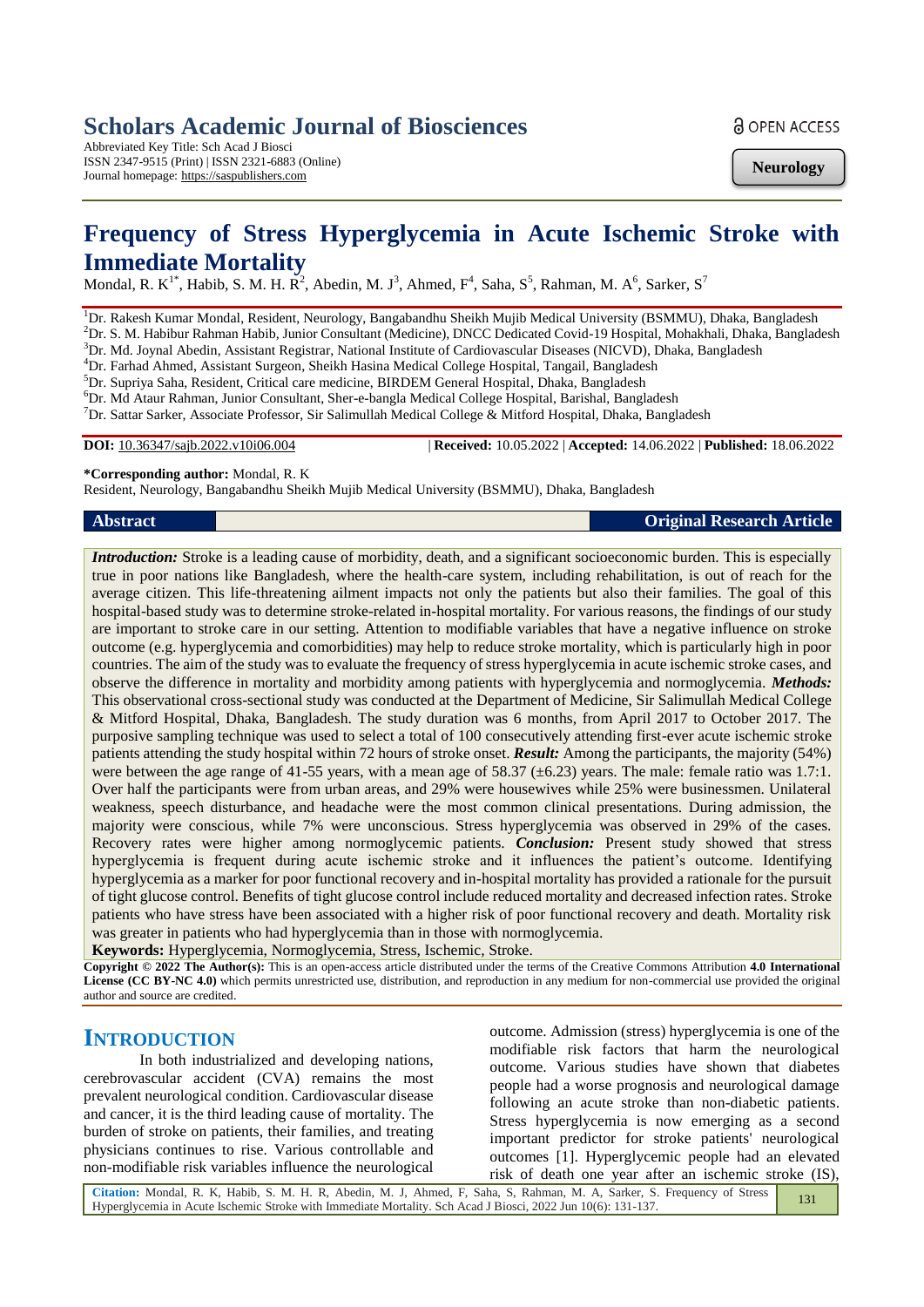according to studies that include data from both diabetic and non-diabetic subjects [2, 3]. Stroke is a condition. In general, there are two forms of stroke: ischemic (which occurs in almost 85% of cases) and hemorrhagic (which occurs in around 15% of cases). Ischemic stroke can be moderate or transitory (referred to as a small stroke or transient ischemic attack) or very severe (referred to as a large ischemic stroke), but the fundamental reasons are the same [4]. Hypertension, atherosclerosis, diabetes, smoking, dyslipidemia, and coronary artery disease are all risk factors for ischemic stroke [5]. During an acute ischemic stroke, hyperglycemia is prevalent [6]. According to several studies, entry blood glucose is increased in more than 40% of individuals with acute ischemic stroke, with diabetes mellitus being the most prevalent cause [7, 8]. Blood glucose rises after acute stroke are linked to a combination of factors, including a lack of food and stress response with impaired glucose metabolism. The most common cause of ischemic stroke is a loss of blood flow to all or part of the brain, depriving neurons of crucial glucose and oxygen. If the deprivation is severe and protracted, normal cellular processes are disrupted, and the neuronal cell membrane eventually breaks down, resulting in cell death. Ischemia can also develop as a result of oxygen deprivation alone (hypoxic-ischemic damage, as seen in patients who have a cardiac arrest, respiratory collapse, or both) or glucose deprivation alone (as seen in patients who have a cardiac arrest, respiratory collapse, or both) (as may occur with insulin overdoses in diabetic patients). Because of obstruction of a big or tiny artery, ischemic stroke usually exclusively affects a part of the brain. In the event of several emboli or a single embolus that breaks up as it travels, it may grow rapidly in various arterial areas. When an artery is blocked and blood supply to the brain is cut off, the normal function of the neurons fed by that artery is very immediately inhibited. Several variables impact the outcome of a stroke, including the kind of stroke, the severity of the stroke, the predisposing factor(s), related factors, the occurrence of sequelae, access to specialized treatment, and the availability of stroke care facilities [9, 10]. Hyperglycemia at the time of a stroke is one of the theoretically controllable variables linked to a poor outcome in acute stroke. Although the exact association between hyperglycemia and stroke outcome (whether causative or suggestive of a more severe stroke) is unknown, possible pathways by which hyperglycemia causes harm has been proposed [11-13]. Regardless of the etiology (or diabetes status), hyperglycemia has been identified in multiple experimental and clinical investigations as a predictor of poor prognosis in acute stroke. Short-term death, as defined by the 30-day case fatality rate, was shown to be considerably greater in hyperglycemic patients (41%) than in normoglycemic patients in research (21%) [9]. The goal of this study was

to determine the prevalence of stress hyperglycemia in acute ischemic stroke and its link to short-term mortality. The goal of the trial was to start treating non-diabetic stroke patients with hyperglycemia to reduce mortality and morbidity.

#### **OBJECTIVE**

### **General Objective**

- To observe the frequency of stress hyperglycemia in acute ischemic stroke patients.
- To find out short-term mortality in normoglycemic acute ischemic stroke patients.

#### **METHODS**

This observational cross-sectional study was conducted at the Department of Medicine, Sir Salimullah Medical College & Mitford Hospital, Dhaka, Bangladesh. The study duration was 6 months, from April 2017 to October 2017. The purposive sampling technique was used to select a total of 100 consecutively attending first-ever acute ischemic stroke patients attending the study hospital within 72 hours of stroke onset. Informed written consent was obtained from each of the participants prior to their admission to the study, and ethical approval was also obtained from the ethical review committee of the study hospital. Patient confidentiality was maintained by providing a unique ID to each participant while collecting data. The modifiable Rankin Scale (MRS) was used for measuring the degree of disability or dependence in the daily activities of stroke patients. In stroke patients, stress hyperglycemia was defined (in the absence of known diabetes) as a plasma glucose level of above >7.8 mmol/L. Patients were observed for 2 weeks from the time of admission. All the collected data questionnaire was checked very carefully to identify errors in collecting data. Data processing work consisted of registration of schedules, editing, coding and computerization, preparation of dummy tables, analysis, and matching data.

#### **Inclusion Criteria**

- First-ever acute ischemic stroke
- Admission to study within  $\leq 72$  hours of stroke onset
- Patients who had given consent to participate in the study.

#### **Exclusion Criteria**

#### Mentally ill.

- Unable to answer the criteria question.
- Known cases of steroid therapy
- Patients with atrial fibrillation, infective endocarditis, heart failure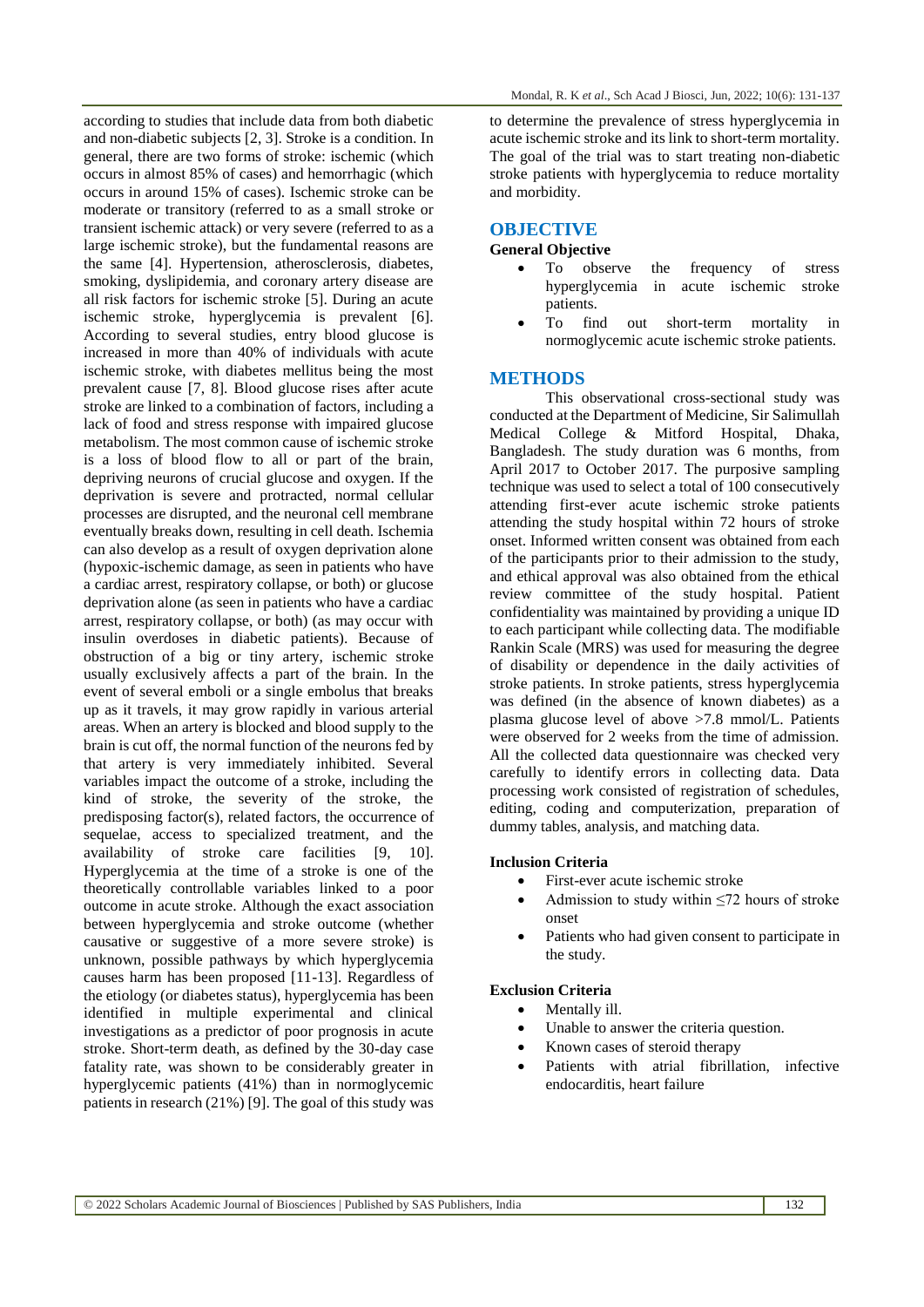# **RESULTS**

| <b>Characteristics</b>    | <b>Frequency</b> | Percentage |
|---------------------------|------------------|------------|
| Age                       |                  |            |
| $40$                      | 8                | 8          |
| 41-55                     | 54               | 54         |
| 56-70                     | 24               | 24         |
| >70                       | 14               | 14         |
| $Mean \pm SD$             | 58.37 (±6.23)    |            |
| Gender                    |                  |            |
| Male                      | 64               | 64         |
| <b>Female</b>             | 36               | 36         |
| <b>Male: Female Ratio</b> | 1.7:1            |            |
| <b>Residence</b>          |                  |            |
| Rural                     | 31               | 31         |
| Urban                     | 58               | 58         |
| Sub-urban/slum            | 11               | 11         |
| Occupation                |                  |            |
| <b>Service holder</b>     | 11               | 11         |
| <b>Retired</b>            | 16               | 16         |
| <b>Daily worker</b>       | 19               | 19         |
| <b>House</b> wife         | 29               | 29         |
| <b>Business</b>           | 25               | 25         |

**Table 1: Social-demographic characteristics of participants**

In this series, the maximum numbers of patients (54%) were between 41-55 years of age group, next (24%) were between the age group of 56-70 years, with a mean age of 58.37 ( $\pm$ 6.23) years. 64% were male and 36% were male. The male and female ratio was 1.7:1.

Large numbers of respondents came from urban areas (58), followed by rural areas (31) and 11% from sub-urban/slum areas. The majority of the patients comprised housewives (29.0%) followed by a businessman at 25.0%.

| raore = chinem presentations or the participants |                  |            |
|--------------------------------------------------|------------------|------------|
| <b>Presentation</b>                              | <b>Frequency</b> | Percentage |
| Unilateral weakness/hemiplegia                   | 86               | 86         |
| <b>Speech disturbance</b>                        | 52               | 52         |
| <b>Visual deficit</b>                            | 27               | 27         |
| <b>Visuo-spatial dysfunction</b>                 | 24               | 24         |
| <b>Ataxia</b>                                    | 19               | 19         |
| Headache                                         | 35               | 35         |
| <b>Seizure</b>                                   | 18               | 18         |
| Sphincter problem                                | 23               | 23         |
| <b>Vomiting</b>                                  | 15               | 15         |
| Hiccup                                           | 12               | 12         |
| Coma                                             |                  |            |

**Table 2: Clinical presentations of the participants**

Unilateral weakness, speech disturbance and headache were the commonest presentation in ischemic stroke (86.0%, 52.0% & 35.0% of patients respectively).

Other clinical manifestations were visual deficit (27.0%), Sphincter problem (23.0%), vomiting (15.0%), ataxia (19.0%) and Seizure (18.0%).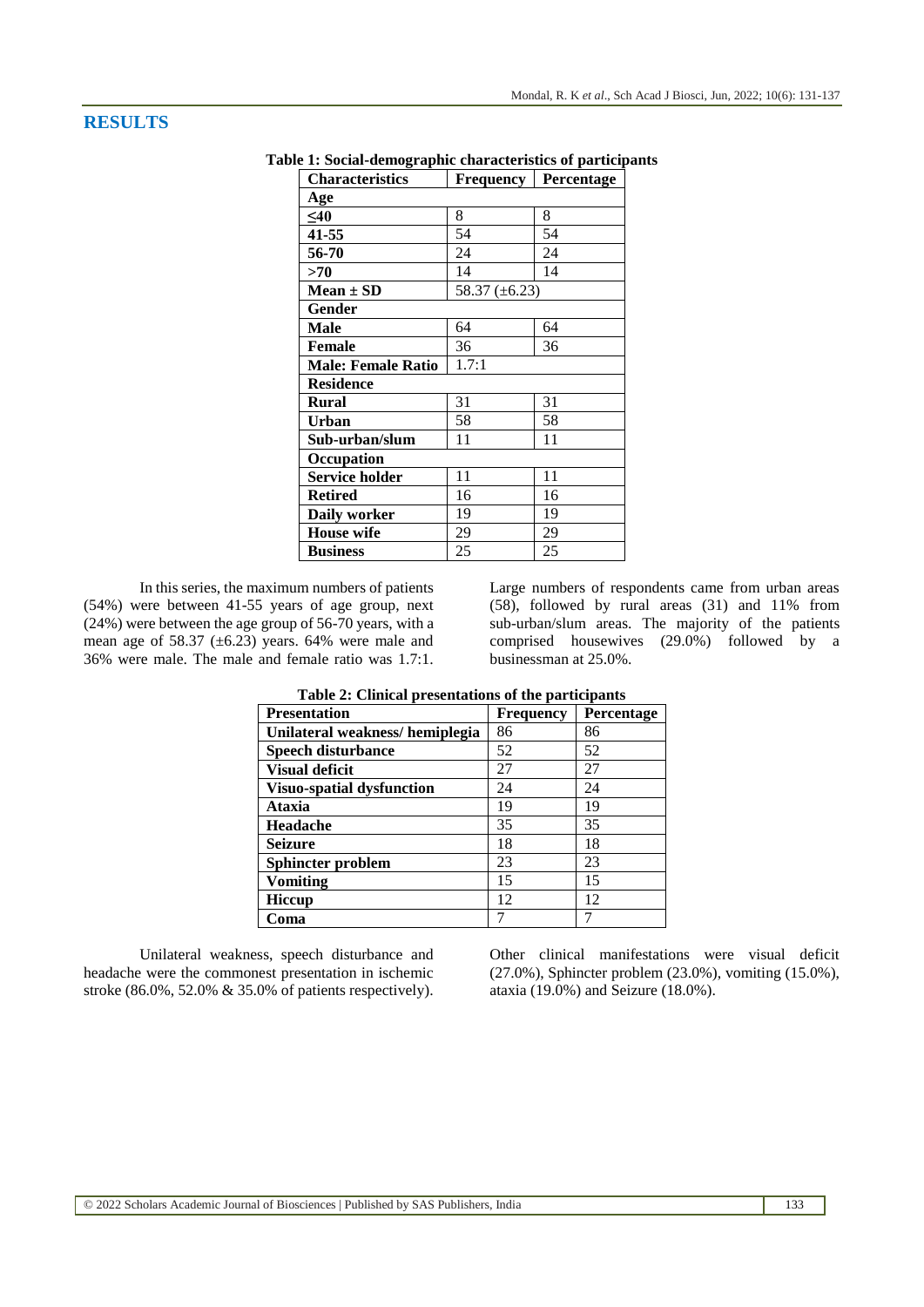

**Figure 1: Level of consciousness among the participants according to GCS score**

Among the 100 cases, (62.0%) were alert or conscious, (31.0%) were semiconscious and seven cases were unconscious following the GCS scoring system

| Tubic of Kibil hactor ussessment of the study<br>pul ucipulito |                   |  |
|----------------------------------------------------------------|-------------------|--|
| <b>Frequency</b>                                               | <b>Percentage</b> |  |
| 63                                                             | 63                |  |
| 37                                                             | 37                |  |
| 12                                                             | 12                |  |
| 23                                                             | 23                |  |
| 47                                                             | 47                |  |
|                                                                | 13                |  |
|                                                                |                   |  |

| Table 3: Risk factor assessment of the study participants |  |  |
|-----------------------------------------------------------|--|--|
|-----------------------------------------------------------|--|--|

Among all the risk factors hypertension was the most common risk factor, present in 63.0% of cases; the next common risk factors are smoking 37%, and coronary heart disease 12% of patients.

## **Table 4: Assessment of blood sugar levels in the study population (n=100)**

| Blood sugar level (mmol/L) | <b>Frequency</b> | Percentage |
|----------------------------|------------------|------------|
| <6.1                       | 56               | 56.0       |
| $6.1 - 7.7$                |                  | 15.0       |
| >7.8                       |                  | 29 O       |

According to the operational definition of acute stress, hyperglycemia is referred to as an elevation of blood glucose level (>7.8 mmol/L). In this study

amongst ischemic stroke patients, 71.0% of patients were found to have blood sugar levels  $\leq 7.7$  whereas 29.0% of patients were blood sugar levels≥7.8 mmol/L.



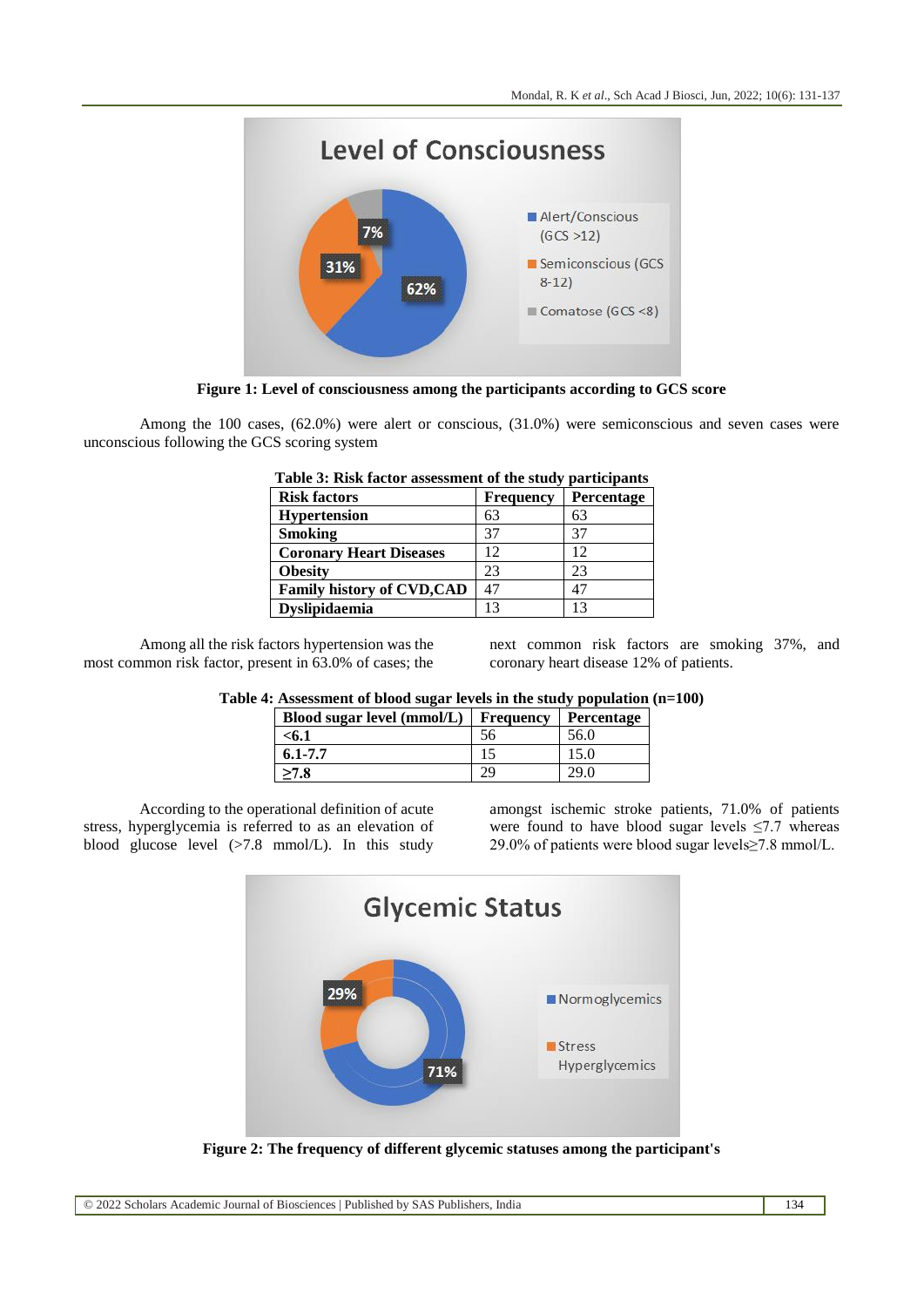Prevalence of acute stress hyperglycemia in stroke patients was detected at 29.0%. Normo-glycemic status was in the remaining 71.0% of patients.

| <b>Outcome</b>        | <b>Frequency</b> |                             | Total |
|-----------------------|------------------|-----------------------------|-------|
| <b>Patient Status</b> | Normoglycemic    | <b>Stress hyperglycemic</b> |       |
| Recovered             | $64(90.1\%)$     | 15(51.7%)                   | 79    |
| No improvement        | $5(7.0\%)$       | $9(31.0\%)$                 | 14    |
| <b>Expired</b>        | $2(2.8\%)$       | $5(17.2\%)$                 |       |
| Total                 |                  | 29                          | 100   |

Patients' symptoms, degree of disability or dependence on the daily activities, and clinical outcomes were evaluated and measured by the modified Rankin Scale (MRS). The study shows that 81.0% of the patients recovered (MRS score 0 to 2), among them maximum were Normoglycemic patients (90.1% vs 51.7%). Fourteen patients were having poor outcomes, disabled

and they were discharged on request or risk bond (MRS score 3 to 5). In this study, 7.0% expired during hospital stay (MRS score 6). In expired cases, the maximum was Stress hyperglycemic patients (2.8% vs 17.2%). So in-hospital outcome is very poor in Stress hyperglycemic patients.

| <b>Glycemic type</b>        | <b>Frequency</b> | Percentage |  |
|-----------------------------|------------------|------------|--|
| Mortality n=7               |                  |            |  |
| Normoglycemic               | 2                | 28.50%     |  |
| <b>Stress hyperglycemic</b> | 5                | 71.50%     |  |
| <b>Relative Risk</b>        | 2.5              |            |  |
| Morbidity n=14              |                  |            |  |
| Normoglycemic               | 5                | 35.80%     |  |
| <b>Stress hyperglycemic</b> | 9                | 64.20%     |  |
| <b>Relative Risk</b>        | 17               |            |  |

The risk of death in hyperglycemia was 71.5%, while the risk of death in Normoglycemic was 28.5%. Relative risk was 2.5, as patients with acute ischemic stroke with stress hyperglycemia were 2.5 times more likely to die than Normoglycemic. The risk of morbidity in hyperglycemia was 64.2%, while the risk of morbidity in Normoglycemic was 35.8%. Relative risk was 1.7, as patients with acute ischemic stroke with stress hyperglycemia were 1.7 times less likely to improve as compared to Normoglycemic.

#### **DISCUSSION**

Stroke, after coronary heart disease and cancer, is the third biggest cause of mortality globally. Ischemic infarcts, in particular, are one of the most prevalent and deadly illnesses [14, 15]. A study found that even a minor increase in blood glucose levels was related to a more than two-fold increased risk of short-term death in nondiabetic individuals who had ischemic strokes when compared to the normoglycemic group [16]. Even in the absence of a prior diagnosis of diabetes, a substantial proportion of individuals who experience acute stress such as a stroke or myocardial infarction may acquire hyperglycemia [17-19]. Among the present study participants, the maximum numbers of patients (54%) were between 41-55 years of age group, and the next (24%) were between the age group of 56-70 years, with a mean value 58.37 ( $\pm$ 6.23) years. Out of 100 cases, 64% were male and 36% were male. The male and female

ratio was 1.7:1. The maximum number of respondents (58) came from urban areas. These findings were in accordance with the findings of home and abroad [20-22]. Unilateral weakness, speech disturbance, and headache were the commonest presentation in ischemic stroke cases in the present study. Other clinical manifestations were visual deficit (27.0%), Sphincter problem (23.0%), vomiting (15.0%), ataxia (19.0%) and Seizure (18.0%). At the time of admission, a thorough physical examination and neurological evaluation were performed. Among the 100 cases, 62.0% were alert or conscious, 31.0% were semiconscious and seven cases were unconscious. Among all risk factors, hypertension was the most common risk factor, present in 63.0% of cases; the next common risk factors are smoking 37%, and coronary heart disease 12% of patients. According to the operational definition of acute stress, hyperglycemia is referred to as an elevation of blood glucose level  $($ >7.8 mmol/L). The present study demonstrated that the prevalence of acute stress hyperglycemia in stroke patients was 29.0%, while Normoglycemic status was in the remaining 71.0% of patients. This was similar to the findings of several other studies with similar stress hyperglycemia rates [9, 23-26]. In a study conducted in a similar tertiary setting like ours, Ogunrin et al documented a lower prevalence rate of 28% but acknowledged that the retrospective design of that study may have affected their results as only 100 of their 163 cases had blood glucose estimated on admission [27].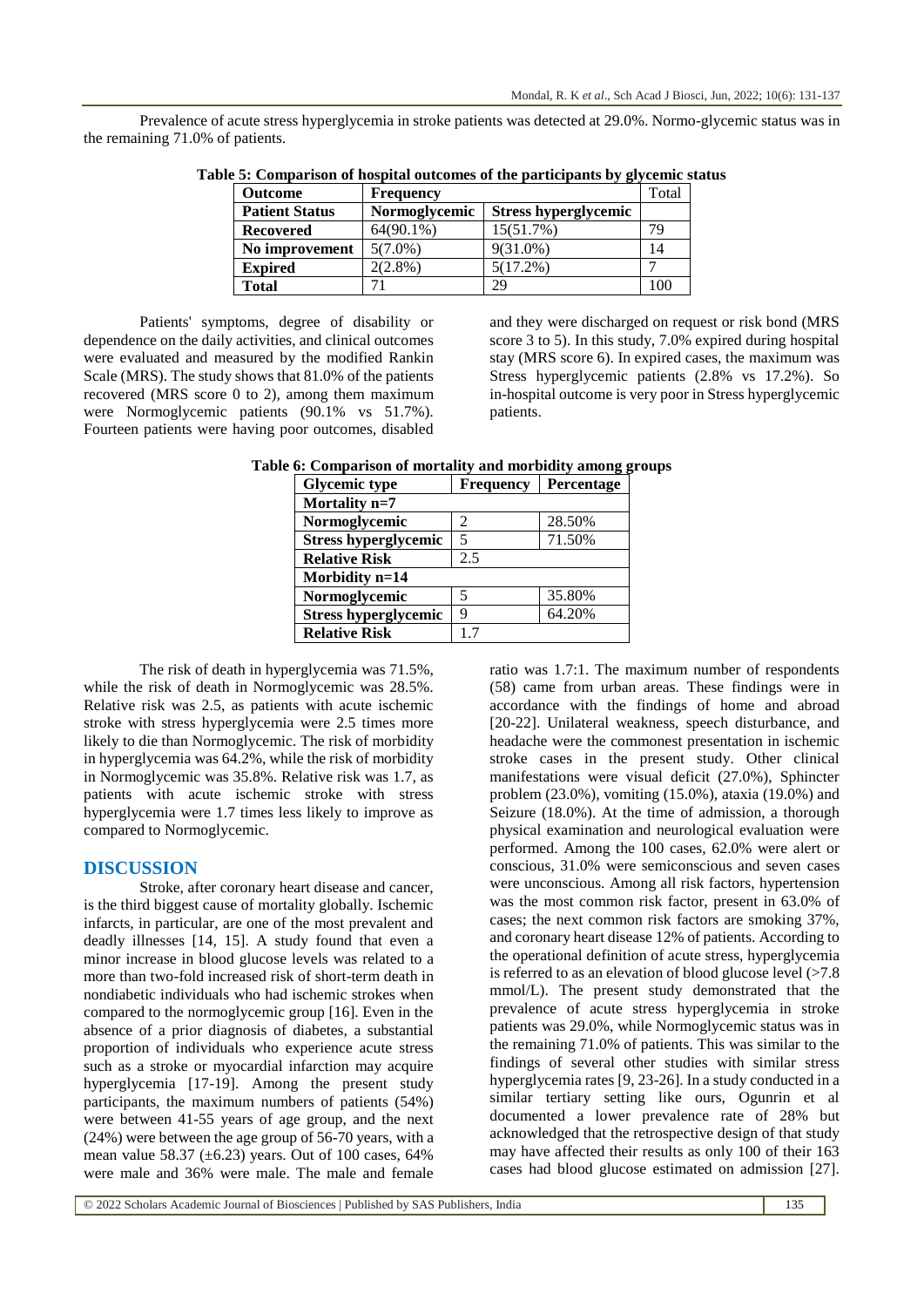Patients' symptoms, degree of disability or dependence on the daily activities, and clinical outcomes were evaluated and measured by the modified Rankin Scale (MRS). The present study showed that 81.0% of the patients had successfully recovered, among whom the frequency of normoglycemic patients was higher compared to stress hyperglycemic patients (90.1% vs 51.7%). Among the 29 stress hyperglycemia patients, 31% had a poor outcome, and 7% had died, compared to 70% with poor outcome and a 2.8% mortality rate among the 71 normoglycemic patients. This higher adverse outcome rate among stress hyperglycemia patients was supported by many other studies [28-30]. On the evaluation of mortality, the risk of death in hyperglycemia was 71.5% and in Normoglycemic was 28.5% with a relative risk of 2.5. So patients with acute ischemic stroke with stress hyperglycemia were 2.5 times more likely to die than Normoglycemic. Even in survivors, functional outcome was worse in the hyperglycemic group.

## **Limitations of the Study**

The study was conducted in a single hospital with a small sample size. So, the results may not represent the whole community.

# **CONCLUSION**

The present study showed that stress hyperglycemia is frequent during acute ischemic stroke and it influences the patient's outcome. Identifying hyperglycemia as a marker for poor functional recovery and in-hospital mortality has provided a rationale for the pursuit of tight glucose control. Benefits of tight glucose control include reduced mortality and decreased infection rates. Stroke patients who have stress have been associated with a higher risk of poor functional recovery and death. Mortality risk was greater in patients who had hyperglycemia than in those with normoglycemia.

# **RECOMMENDATION**

The study recommended multi-centre study with large sample size, which can give more reliable findings for the issue.

**Funding:** No funding sources.

**Conflict of interest:** None declared.

**Ethical approval:** The study was approved by the Institutional Ethics Committee.

# **REFERENCES**

- 1. Green, S. R., Lokesh, S., Kadavanu, T. M., Jayasingh, K., & Ragupathy, S. (2016). A study of stress hyperglycemia and its relationship with the neurological outcome in patients presenting with acute ischemic stroke. *Int J Adv Med*, *3*, 546-551.
- 2. Kostulas, N., Markaki, I., Cansu, H., Masterman, T., & Kostulas, V. (2009). Hyperglycaemia in acute

ischaemic stroke is associated with an increased 5-year mortality. *Age and ageing*, *38*(5), 590-594.

- 3. Williams, L. S., Rotich, J., Qi, R., Fineberg, N., Espay, A., Bruno, A., ... & Tierney, W. R. (2002). Effects of admission hyperglycemia on mortality and costs in acute ischemic stroke. *Neurology*, *59*(1), 67-71.
- 4. Musuka, T. D., Wilton, S. B., Traboulsi, M., & Hill, M. D. (2015). Diagnosis and management of acute ischemic stroke: speed is critical. *Cmaj*, *187*(12), 887-893.
- 5. Renjen, P. N., Beg, M. A., & Ahmad, K. (2015). Epidemiological study of incidence and risk factors of Ischemic stroke subtypes according to Trial of ORG 10172 in acute stroke treatment criteria: A 3 years, hospital-based study. *International Journal of Medicine and Public Health*, *5*(1), 50-54.
- 6. Jauch, E. C., Saver, J. L., Adams Jr, H. P., Bruno, A., Connors, J. J., Demaerschalk, B. M., ... & Yonas, H. (2013). Guidelines for the early management of patients with acute ischemic stroke: a guideline for healthcare professionals from the American Heart Association/American Stroke Association. *Stroke*, *44*(3), 870-947.
- 7. Gentile, N. T., Seftchick, M. W., Huynh, T., Kruus, L. K., & Gaughan, J. (2006). Decreased mortality by normalizing blood glucose after acute ischemic stroke. *Academic emergency medicine*, *13*(2), 174-180.
- 8. Williams, L. S., Rotich, J., Qi, R., Fineberg, N., Espay, A., Bruno, A., ... & Tierney, W. R. (2002). Effects of admission hyperglycemia on mortality and costs in acute ischemic stroke. *Neurology*, *59*(1), 67-71.
- 9. Wahab, K. W., Okubadejo, N. U., Ojini, F. I., & Danesi, M. A. (2007). Effect of admission hyperglycaemia on short-term outcome in adult Nigerians with a first acute ischaemic stroke. *African Journal of Neurological Sciences*, 26(2), 48-56.
- 10. Barber, M., Wright, F., Stott, D. J., & Langhorne, P. (2004). Predictors of early neurological deterioration after ischaemic stroke: a case-control study. *Gerontology*, *50*(2), 102-109.
- 11. Mccowen, K. C., Malhotra, A., & Bistrain, B. R. (2001). Stress-induced hyperglycemia. *Crit Care Clin*, 17(1), 107-124.
- 12. Parsons, M. W., Barber, P. A., Desmond, P. M., Baird, T. A., Darby, D. G., Byrnes, G., ... & Davis, S. M. (2002). Acute hyperglycemia adversely affects stroke outcome: a magnetic resonance imaging and spectroscopy study. *Annals of Neurology: Official Journal of the American Neurological Association and the Child Neurology Society*, *52*(1), 20-28.
- 13. Wass, C. T., & Lanier, W. L. (1996, August). Glucose modulation of ischemic brain injury: review and clinical recommendations. In *Mayo Clinic Proceedings* (Vol. 71, No. 8, pp. 801-812). Elsevier.

© 2022 Scholars Academic Journal of Biosciences | Published by SAS Publishers, India 136